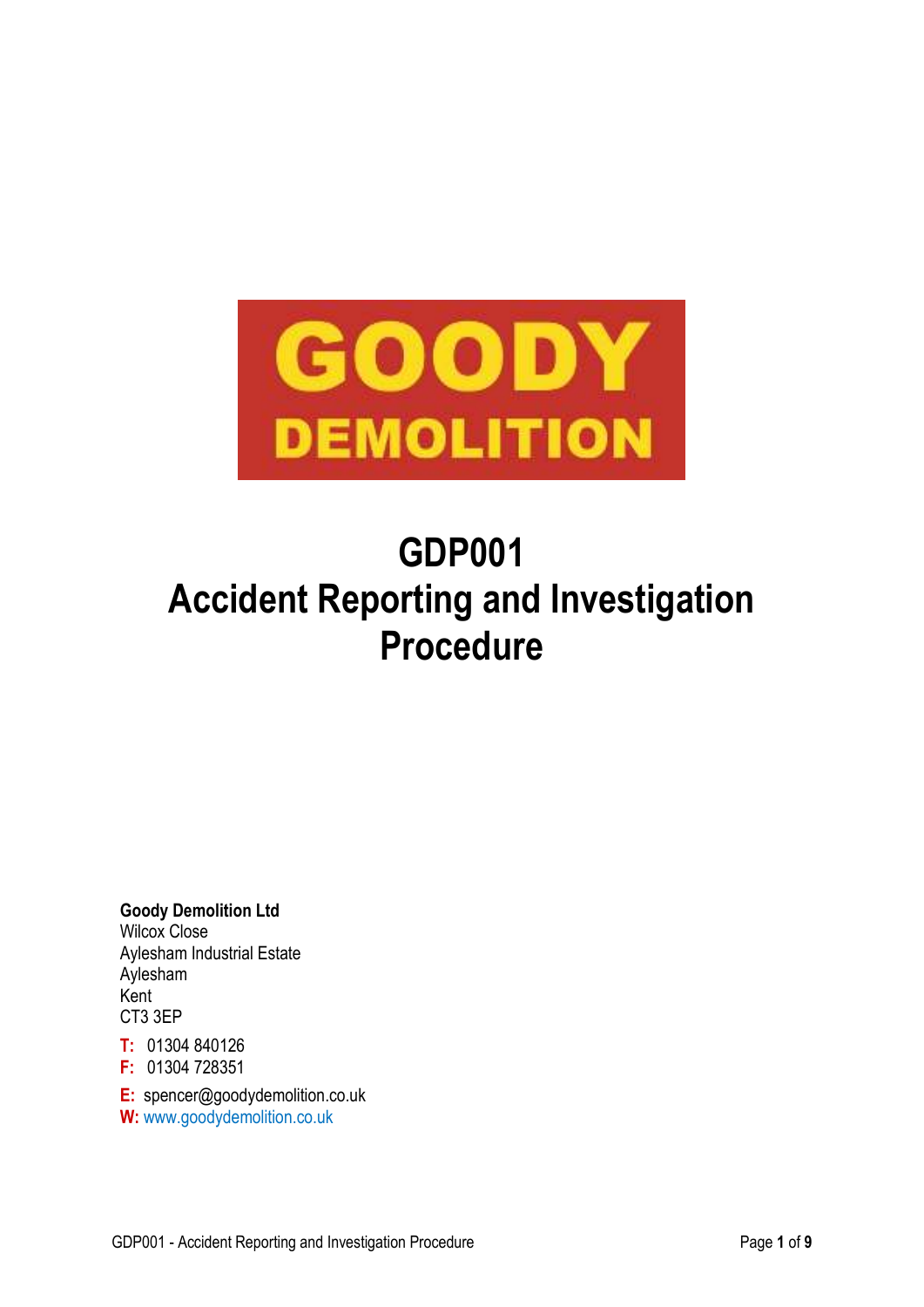# **Reviewed:** 06-07-2020

**Date of next review:** 06-07-2021

# **Version:** 2

| <b>Revision</b><br><b>Number</b> | <b>Prepared by</b><br><b>Position</b><br><b>Date</b>           | <b>Authorised By</b><br><b>Position</b><br><b>Date</b>                 | <b>Details</b>     |
|----------------------------------|----------------------------------------------------------------|------------------------------------------------------------------------|--------------------|
| 001                              | <b>Carl Bentley</b><br><b>SHE Manager</b><br>3rd December 2018 | <b>Spencer Nichol</b><br><b>Operations Manager</b><br>3rd December2018 | <b>First Issue</b> |
| 002                              |                                                                |                                                                        |                    |
| 003                              |                                                                |                                                                        |                    |
| 004                              |                                                                |                                                                        |                    |

| <b>Contents</b> |                                      |  |
|-----------------|--------------------------------------|--|
| 1.              | <b>Purpose</b>                       |  |
| 2.              | <b>Scope</b>                         |  |
| 3.              | <b>References</b>                    |  |
| 4.              | <b>Definitions</b>                   |  |
| 5.              | <b>Responsibilities</b>              |  |
| 6.              | <b>Procedure</b>                     |  |
| 6.1             | Incident Reporting and Investigation |  |
| 6.2             | Record keeping                       |  |
| 7.              | <b>RIDDOR Schedule</b>               |  |
|                 |                                      |  |
|                 |                                      |  |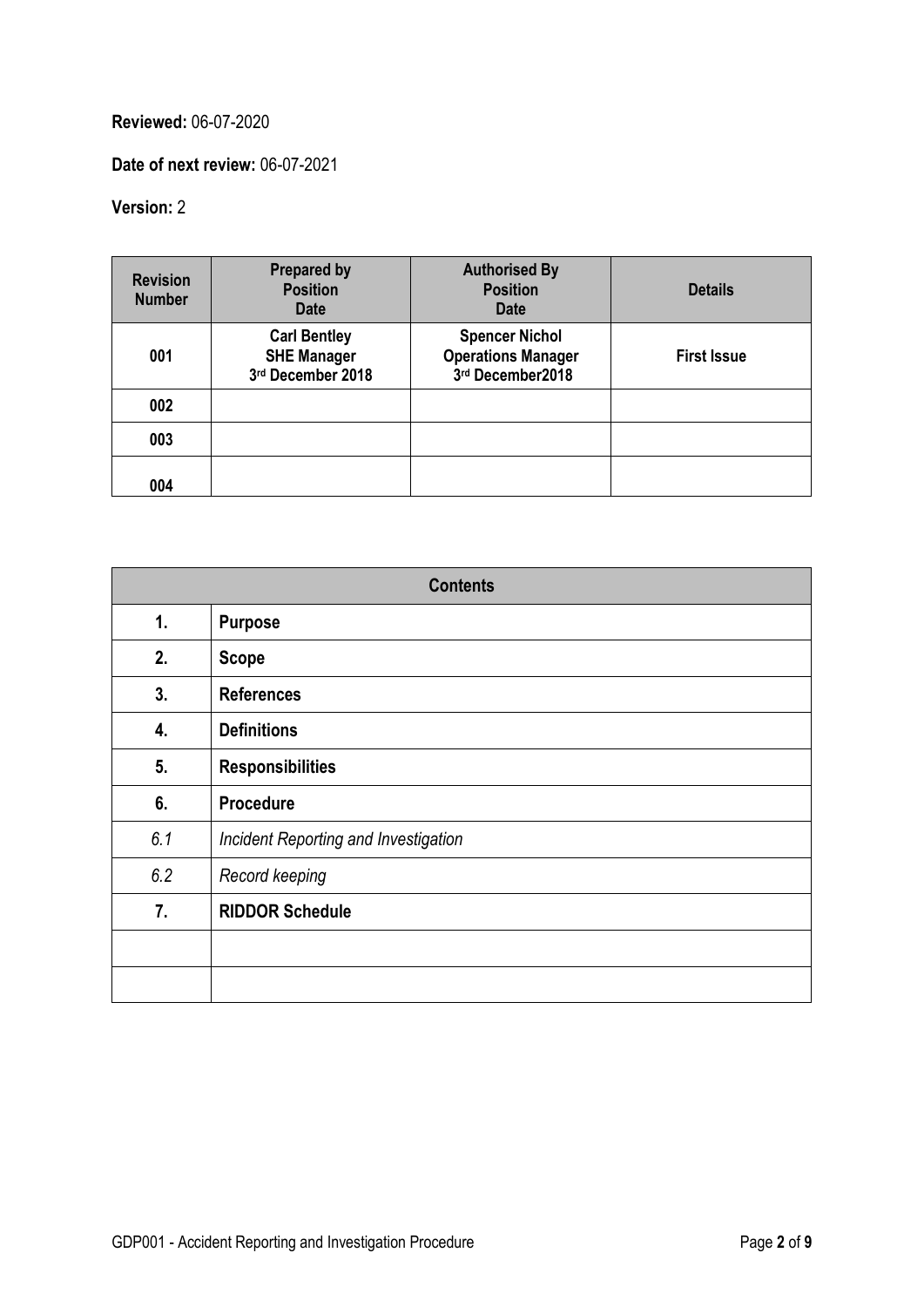# **1. Purpose**

The purpose of this document is to provide an overview of the Goody Demolition Ltd. procedure for the reporting and subsequent investigation of incidents, accidents, near misses, incidents of ill health and dangerous occurrences which are work related. It will ensure:

- That all incidents are reported and accurate records kept securely
- There is a consistent approach to accident reporting and investigation
- The company complies with the Reporting of Injuries, Diseases and Dangerous Occurrences Regulations 2013
- That analysis is completed to allow companywide incident statistics to be reported and any trends identified

This document consists of an outline of key roles and responsibilities, definitions of terms along with template documents relating to incident reporting and investigations.

# **2. Scope**

This procedure shall apply to the entire Goody Demolition Ltd. group and all work related activities completed both at GDL owned properties (e.g. offices, workshop etc.) and when completing contractual works acting as either Principal Contractor or as a Sub-Contractor.

#### *NB. This procedure Does Not apply to road traffic accidents*

This document is owned by the Operations Team and is available to all employees. The contents of the procedure should be understood by all employees, to ensure the correct actions are taken in relation to the reporting and investigation of all incidents in a timely manner.

# **3. References**

- The Reporting of Injuries, Diseases and Dangerous Occurrences Regulations 2013
- HSE Industry Guidance
- The Data Protection Act 1998
- Social Security (Claims and Payments) Regulations 1979
- Goody Demolition Ltd. Health and Safety Policy

# **4. Definitions**

 **Accident –** In relation to RIDDOR, an accident is a separate, identifiable, unintended incident, which causes physical injury. This specifically includes acts of non-consensual violence to people at work.

Injuries themselves, e.g. 'feeling a sharp twinge', are not accidents. There must be an identifiable external event that causes the injury, e.g. a falling object striking someone. Cumulative exposures to hazards, which eventually cause injury (e.g. repetitive lifting), are not classed as 'accidents' under RIDDOR.

- **Work Related –** RIDDOR only requires you to report accidents if they happen 'out of or in connection with work'. The fact that there is an accident at work premises does not, in itself, mean that the accident is work-related – the work activity itself must contribute to the accident. An accident is 'work-related' if any of the following played a significant role:
	- The way the work was carried out
	- Any machinery, plant, substances or equipment used for the work
	- The condition of the site or premises where the accident happened
- **Initial Notification Form (INF) –** This internal form (located in all GDL site safety files) replaces the requirement to complete the accident book. This form is to be completed by the GDL site supervisor and submitted to the relevant contracts manager, SHE manager and Operations Manager within 24 hours of any of the following incidents:
	- **Accidents**
	- Damage
	- Spill
	- Fire
	- Near Miss
	- Dangerous Occurrence
- **First Aiders –** These are persons who are suitably trained and certificated as competent First aiders. All GDL First Aiders will either hold a First Aid at Work (FAW) or Emergency First Aid at Work (EFAW) certificate.
- **Accident Investigation –** As per the Goody Demolition Ltd. health and safety policy all incidents will be reported and investigated (to the appropriate standard), the level of investigation will be determined by the Operations Team. The following summarises the investigations to be completed for each incident tier:
- **Tier 1 Reporting –** Following any incident (as reported using the INF form) the GDL site team are required to complete a Tier 1 report. The report must be completed in full and submitted within 5 days of any incident, this report will then be reviewed by the Operations Team to ensure all details are sufficiently entered. Tier 1 incidents would include (but are not limited to) the following: Minor injury
	- Minor damage to plant / equipment
	- Spillage contained with spill kits
	- Non-RIDDOR reportable events
- **Tier 2 Reporting –** Following review of the submitted INF, should the Operations Team consider it necessary, a Tier 2 report will be completed. This report contains all the information of a Tier 1 report, with the addition of further details relating to Basic Risk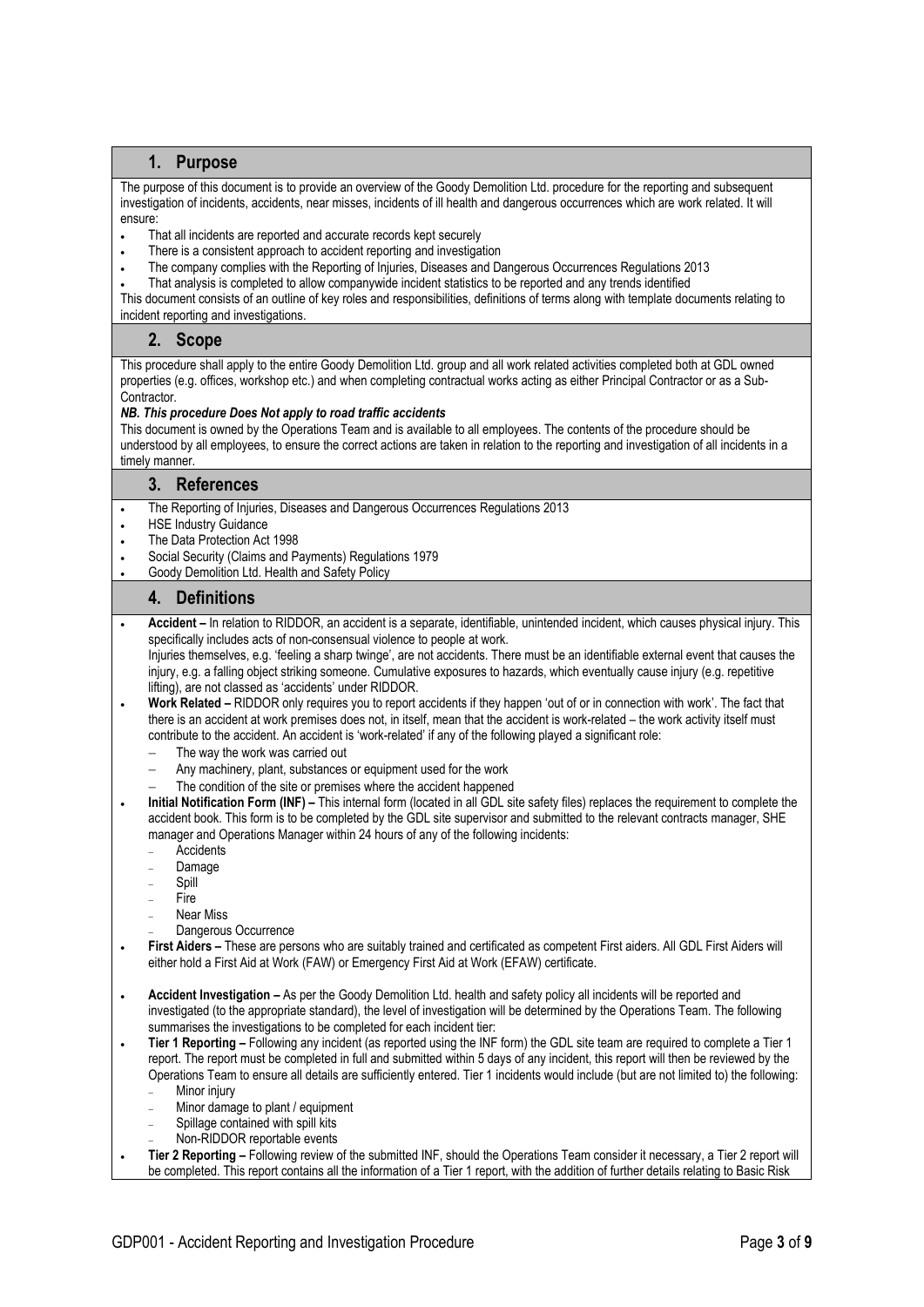Factors (BRF), conclusions and learning opportunities. This level of report has a broader remit and looks for underlying factors that have contributed to the incident. These reports **MUST** be signed off by the SHE Manager and Managing Director before issue and are for internal use only. This report **MUST** be completed for all RIDDOR events.

- **Tier 3 Reporting –** These reports provide an overall summary of the incident; such reports are to be completed by the Operations Team and are for client issue. Tier 3 reports are to be reviewed by the Operations Manager and approved by the Managing Director before issue.
- **Basic Risk Factors (BRF) –** By identifying the areas of failure which were operating in order to cause the operational disturbance that prompted the event allows a more comprehensive view of the causation. BRF assessment can be applied to the event, the witness statements and the organisation(s) involved. Used correctly BRF can be a powerful tool in determining underlying causation and help develop wide ranging remedial actions.

 **RIDDOR –** The Reporting of Injuries, Diseases and Dangerous Occurrences Regulations 2013. These regulations cover the requirement to report the following incidents (see section 7 of this document for full list):

- **Fatalities**
- Specified Injuries
- Injuries to workers which result in their incapacitation for more than 7 days
- Injuries to non-workers which result in them being taken directly to hospital for treatment, or specified injuries to nonworkers which occur on hospital premises.
- Occupational Diseases
- Dangerous Occurrences
- Should a RIDDOR incident occur and once the investigation is complete a notification will be made to the HSE by the Operations Manager. RIDDOR notifications are to be submitted as soon as practicable but **MUST** be received within 10 days of the incident (15 days for an over 7- day absence) using online forms available via the HSE website.
- **Record Keeping –** As per legal requirements, all records generated following any incident will be held securely by Goody Demolition Ltd. All documents will be stored electronically for a minimum of 6 years (from date if incident) with any subsequent medical records retained securely for 40 years.

# **5. Responsibilities**

## **Managing Director**

- Is responsible for the management / review of Standard Operating Procedures (SOPs) for the organisation
- Shall review and approve all Tier 2 and Tier 3 reports prior to issue

## **SHE Manager**

- Shall provide the HSE with all required RIDDOR reports in a timely manner and liaise with the HSE as part of any ongoing investigation
- Be responsible for ensuring all records are suitably kept and maintained in relation to all incidents
- Ensure companywide statistics are kept in relation to incidents to allow trends to be identified so that companywide preventative measures can be taken
- Provide the Operations Manager with summary of incidents

#### **Operations Manager**

- Review Tier 3 reports prior to Managing Director approval
- Liaise with interested parties (e.g. clients / insurers) in relation to incidents

#### **Operations Team**

- Review submitted INF forms to ensure compliance / accuracy
- Review Tier 1 reports submitted by GDL site management
- Complete required investigations (Tier 1 3) into onsite incidents
- Support sites teams in closing out remedial actions

#### **GDL Site Management**

- Inform SHE Manager, Contracts Manager and Operations Manager of all onsite incidents (via email / phone)
- Complete and submit INF form within 24hrs of incidents
- Complete Tier 1 reports into incidents
- Close out all remedial actions following findings of any incident report

#### **First Aiders**

Provide immediate medical assistance in the event of an accident

# **All Employees**

- Report all incidents to GDL site management
- Assist with all investigations into incidents (i.e. provide witness statements / comply with any required Drug and/or Alcohol testing)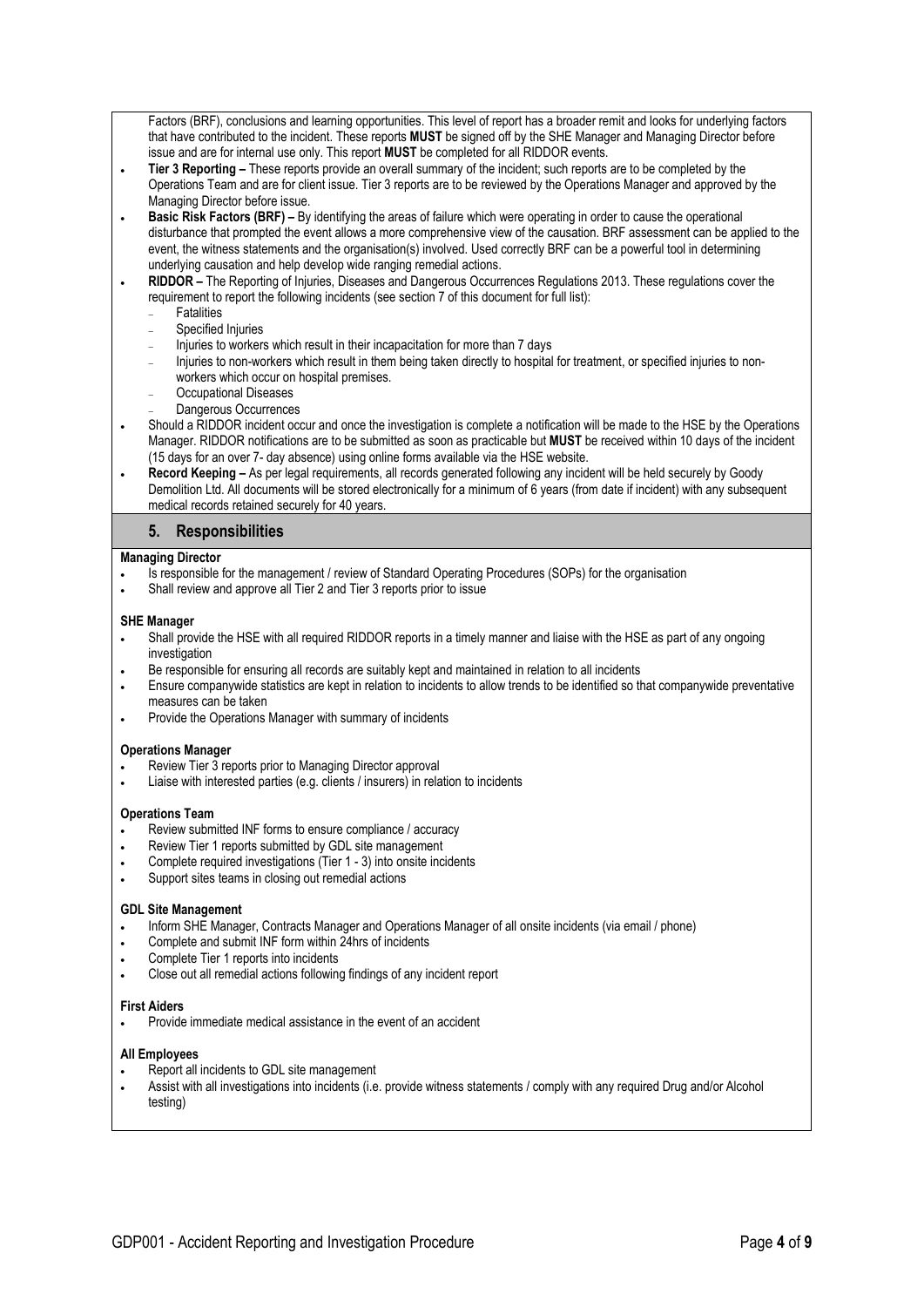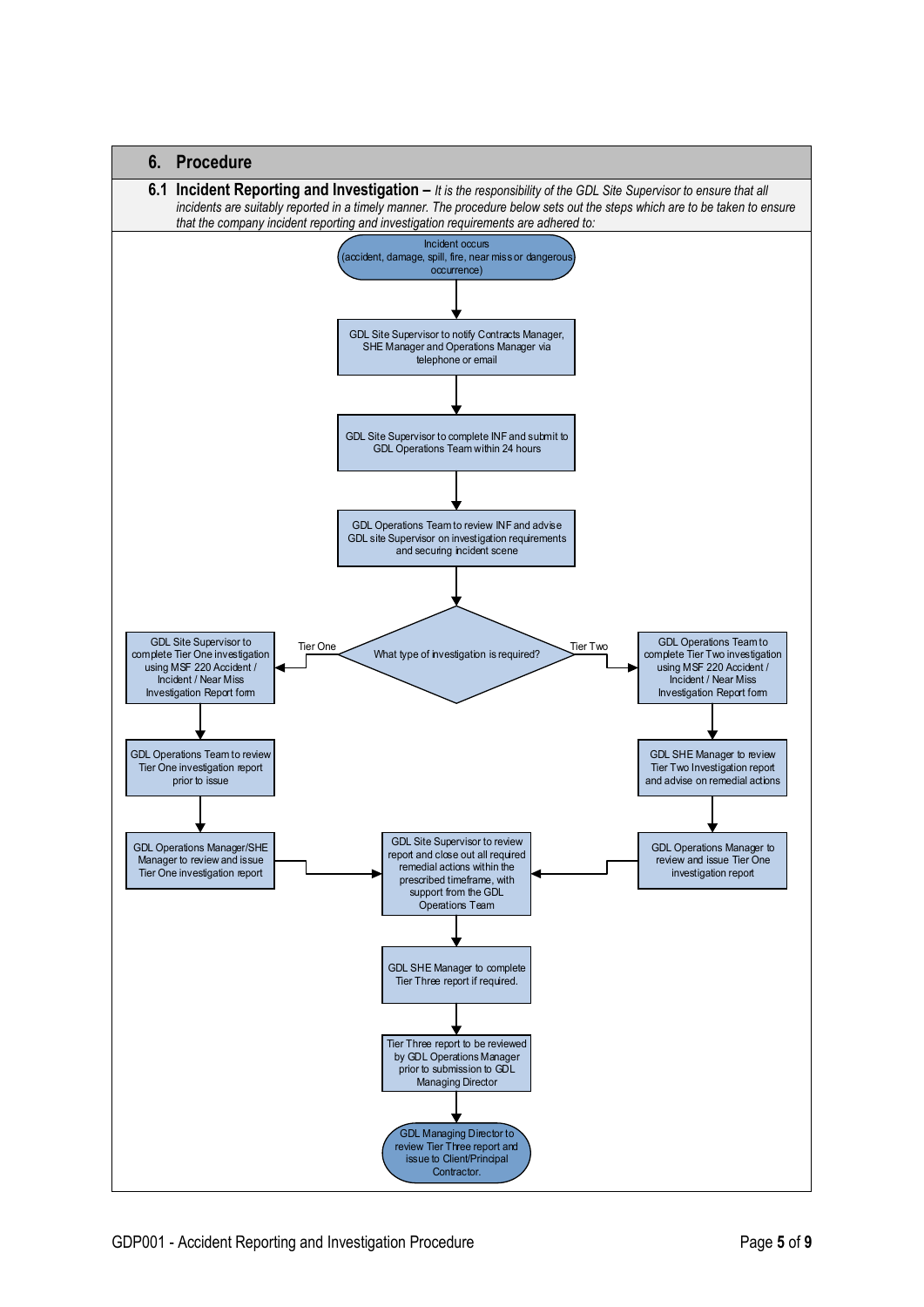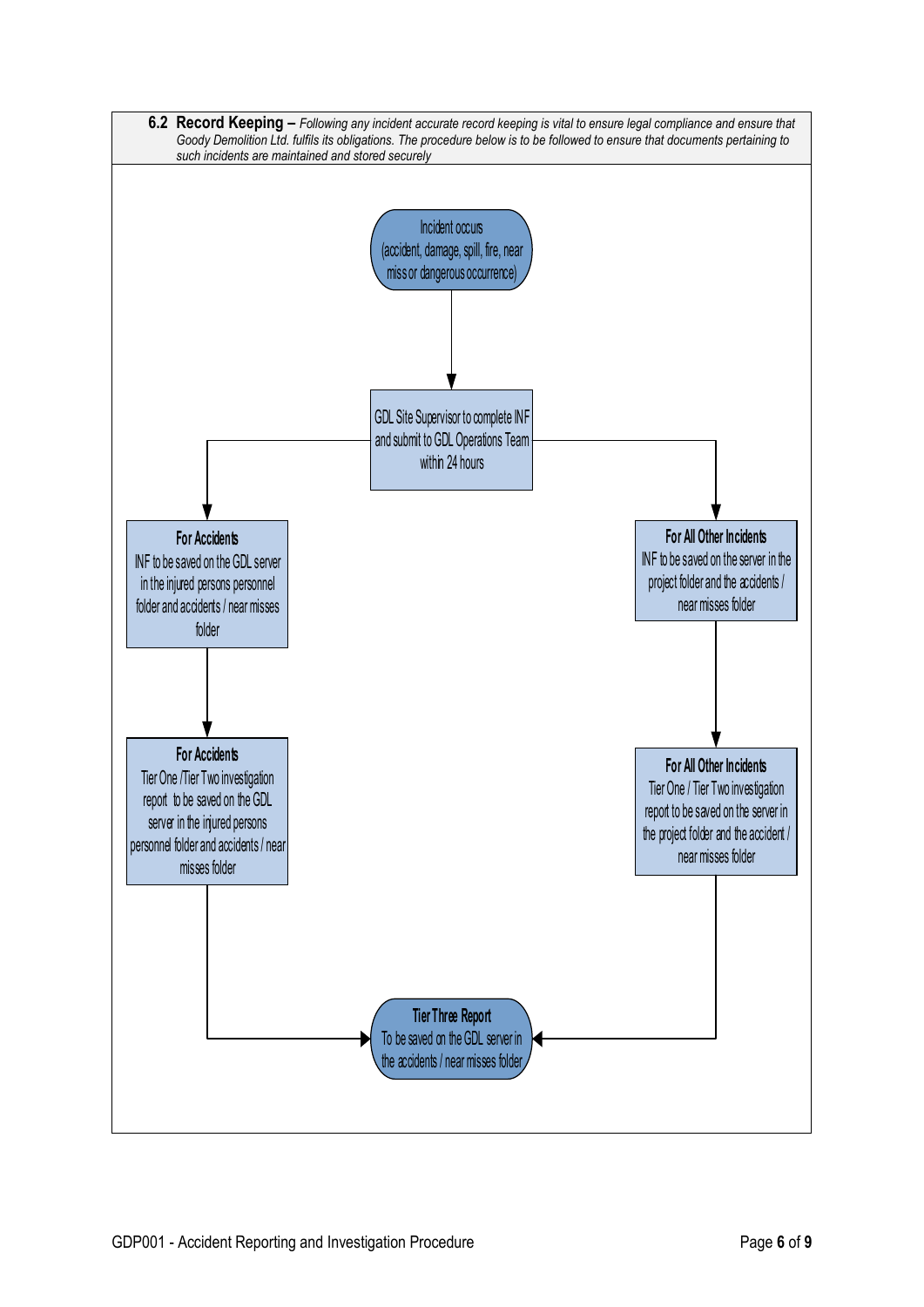# **7. RIDDOR Schedule**

**Below is the comprehensive list of reportable accidents, dangerous occurrences and diseases in accordance with RIDDOR 2013** 

#### **Work-related fatalities**

- Where any person dies as a result of a work-related accident, the responsible person must follow the reporting procedure
- Where any person dies as a result of occupational exposure to a biological agent, the responsible person must follow the reporting procedure.
- Where an employee has suffered an injury reportable under regulation 4 which is a cause of his death within one year of the date of the accident, the employer must notify the relevant enforcing authority of the death in an approved manner without delay, whether or not the injury has been reported under regulation 4
- This regulation is subject to regulations 14 and 15, and does not apply to a self-employed person who suffers a fatal accident or fatal exposure on premises controlled by that self-employed person

# **Specified Injuries**

The list of 'specified injuries' in RIDDOR 2013 replaces the previous list of 'major injuries' in RIDDOR 1995. Specified injuries are (regulation 4):

- Fractures, other than to fingers, thumbs and toes
- Amputations
- Any injury likely to lead to permanent loss of sight or reduction in sight
- Any crush injury to the head or torso causing damage to the brain or internal organs
- Serious burns (including scalding) which:
	- Covers more than 10% of the body
	- Causes significant damage to the eyes, respiratory system or other vital organs
- Any scalping requiring hospital treatment
- Any loss of consciousness caused by head injury or asphyxia
- Any other injury arising from working in an enclosed space which:
	- Leads to hypothermia or heat-induced illness
	- Requires resuscitation or admittance to hospital for more than 24 hours

## **Over 7 Day Injury**

Accidents must be reported where they result in an employee or self-employed person being away from work, or unable to perform their normal work duties, for more than seven consecutive days as the result of their injury. This seven day period does not include the day of the accident, but does include weekends and rest days. The report must be made within 15 days of the accident. Non-fatal accidents to non-workers (e.g. members of the public)

Accidents to members of the public or others who are not at work must be reported if they result in an injury and the person is taken directly from the scene of the accident to hospital for treatment to that injury. Examinations and diagnostic tests do not constitute 'treatment' in such circumstances.

There is no need to report incidents where people are taken to hospital purely as a precaution when no injury is apparent.

#### **Occupational Diseases**

Employers and self-employed people must report diagnoses of certain occupational diseases, where these are likely to have been caused or made worse by their work: These diseases include (regulations 8 and 9):

- Carpal tunnel syndrome;
- Severe cramp of the hand or forearm;
- Occupational dermatitis;
- Hand-arm vibration syndrome;
- Occupational asthma;
- Tendonitis or tenosynovitis of the hand or forearm;
- Any occupational cancer;
- Any disease attributed to an occupational exposure to a biological agent.

#### **Dangerous Occurrences**

Dangerous occurrences are certain, specified near-miss events. Not all such events require reporting. There are 27 categories of dangerous occurrences that are relevant to most workplaces.

# Lifting equipment

1. The collapse, overturning or failure of any load-bearing part of any lifting equipment, other than an accessory for lifting. **Pressure Systems** 

# 2. The failure of any closed vessel, its protective devices or of any associated pipework (other than a pipeline) forming part of a pressure system as defined by regulation 2(1) of the Pressure Systems Safety Regulations 2000, where that failure could cause the death of any person.

#### Overhead electric lines

3. Any plant or equipment unintentionally coming into:

- a) Contact with an uninsulated overhead electric line in which the voltage exceeds 200 volts; or
- b) Close proximity with such an electric line, such that it causes an electrical discharge.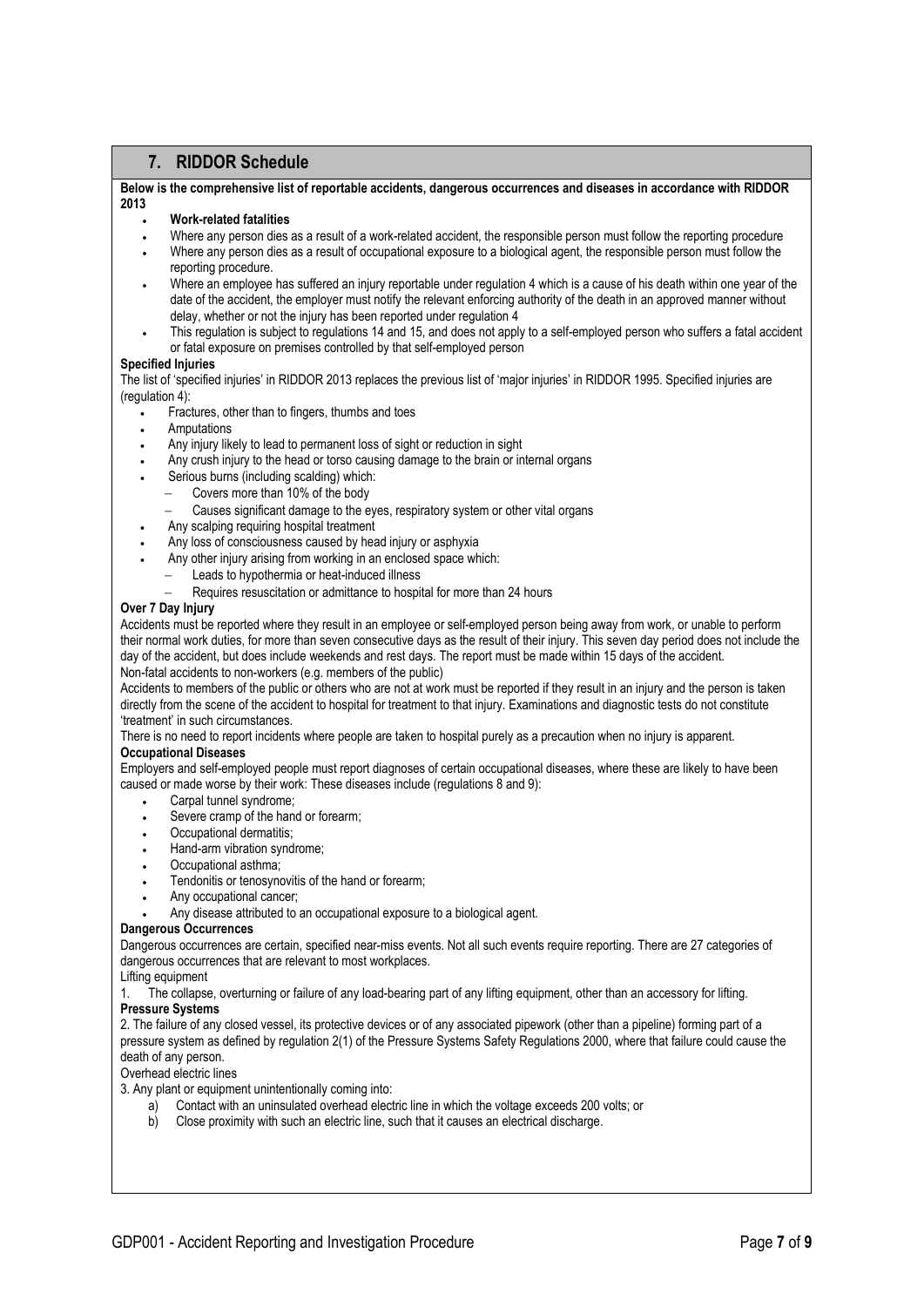## **Electrical Incidents Causing Explosion or Fire**

4. Any explosion or fire caused by an electrical short circuit or overload (including those resulting from accidental damage to the electrical plant) which either:

- a) Results in the stoppage of the plant involved for more than 24 hours; or
- b) Causes a significant risk of death.

# **Explosives**

- 5. Any unintentional:
	- a) Fire, explosion or ignition at a site where the manufacture or storage of explosives requires a licence or registration, as the case may be, under regulation 9, 10 or 11 of the Manufacture and Storage of Explosives Regulations 2005; or
	- b) Explosion or ignition of explosives (unless caused by the unintentional discharge of a weapon, where, apart from that unintentional discharge, the weapon and explosives functioned as they were designed to) except where a fail-safe device or safe system of work prevented any person being endangered as a result of the fire, explosion or ignition.

6. The misfire of explosives (other than at a mine or quarry, inside a well or involving a weapon) except where a fail-safe device or safe system of work prevented any person being endangered as a result of the misfire.

7. Any explosion, discharge or intentional fire or ignition which causes any injury to a person requiring first-aid or medical treatment, other than at a mine or quarry.

8. (1) the projection of material beyond the boundary of the site on which the explosives are being used, or beyond the danger zone of the site, which caused or might have caused injury, except at a quarry.

(2) In this paragraph, 'danger zone' means the area from which persons have been excluded or forbidden to enter to avoid being endangered by any explosion or ignition of explosives.

9. The failure of shots to cause the intended extent of collapse or direction of fall of a structure in any demolition operation. **Biological Agents** 

10. Any accident or incident which results or could have resulted in the release or escape of a biological agent likely to cause severe human infection or illness.

# **Radiation Generators and Radiography**

- 11. (1) the malfunction of:
	- a) A radiation generator or its ancillary equipment used in fixed or mobile industrial radiography, the irradiation of food or the processing of products by irradiation, which causes it to fail to de-energise at the end of the intended exposure period; or
	- b) Equipment used in fixed or mobile industrial radiography or gamma irradiation, which causes a radioactive source to fail to return to its safe position by the normal means at the end of the intended exposure period.

(2) In this paragraph, 'radiation generator' means any electrical equipment emitting ionising radiation and containing components operating at a potential difference of more than 5 kV.

# **Breathing Apparatus**

12. The malfunction of breathing apparatus:

- a) Where the malfunction causes a significant risk of personal injury to the user; or
- b) During testing, immediately prior to use, where the malfunction would have caused a significant risk to the health and safety of the user had it occurred during use other than at a mine.

# **Diving Operations**

13. The failure, damaging or endangering of:

Any life support equipment, including control panels, hoses and breathing apparatus; or

The dive platform, or any failure of the dive platform to remain on station which causes a significant risk of personal injury to a diver.

- 14. The failure or endangering of any lifting equipment associated with a diving operation.
- 15. The trapping of a diver.
- 16. Any explosion in the vicinity of a diver.

17. Any uncontrolled ascent or any omitted decompression which causes a significant risk of personal injury to a diver.

# **Collapse of Scaffolding**

18. The complete or partial collapse (including falling, buckling or overturning) of:

- a) A substantial part of any scaffold more than 5 metres in height;
- b) Any supporting part of any slung or suspended scaffold which causes a working platform to fall (whether or not in use); or
- c) Any part of any scaffold in circumstances such that there would be a significant risk of drowning to a person falling from the scaffold.

# **Train Collisions**

19. The collision of a train with any other train or vehicle, other than a collision reportable under Part 5 of this Schedule, which could have caused the death, or specified injury, of any person.

#### **Wells**

20. In relation to a well (other than a well sunk for the abstraction of water):

- a) A blow-out (which includes any uncontrolled flow of well-fluids from a well);
- b) The coming into operation of a blow-out prevention or diversion system to control flow of well-fluids where normal control procedures fail;
- c) The detection of hydrogen sulphide at a well or in samples of well-fluids where the responsible person did not anticipate its presence in the reservoir drawn on by the well;
- d) The taking of precautionary measures additional to any contained in the original drilling programme where a planned minimum separation distance between adjacent wells was not maintained; or
- e) The mechanical failure of any part of a well whose purpose is to prevent or limit the effect of the unintentional release of fluids from a well or a reservoir being drawn on by a well, or whose failure would cause or contribute to such a release.